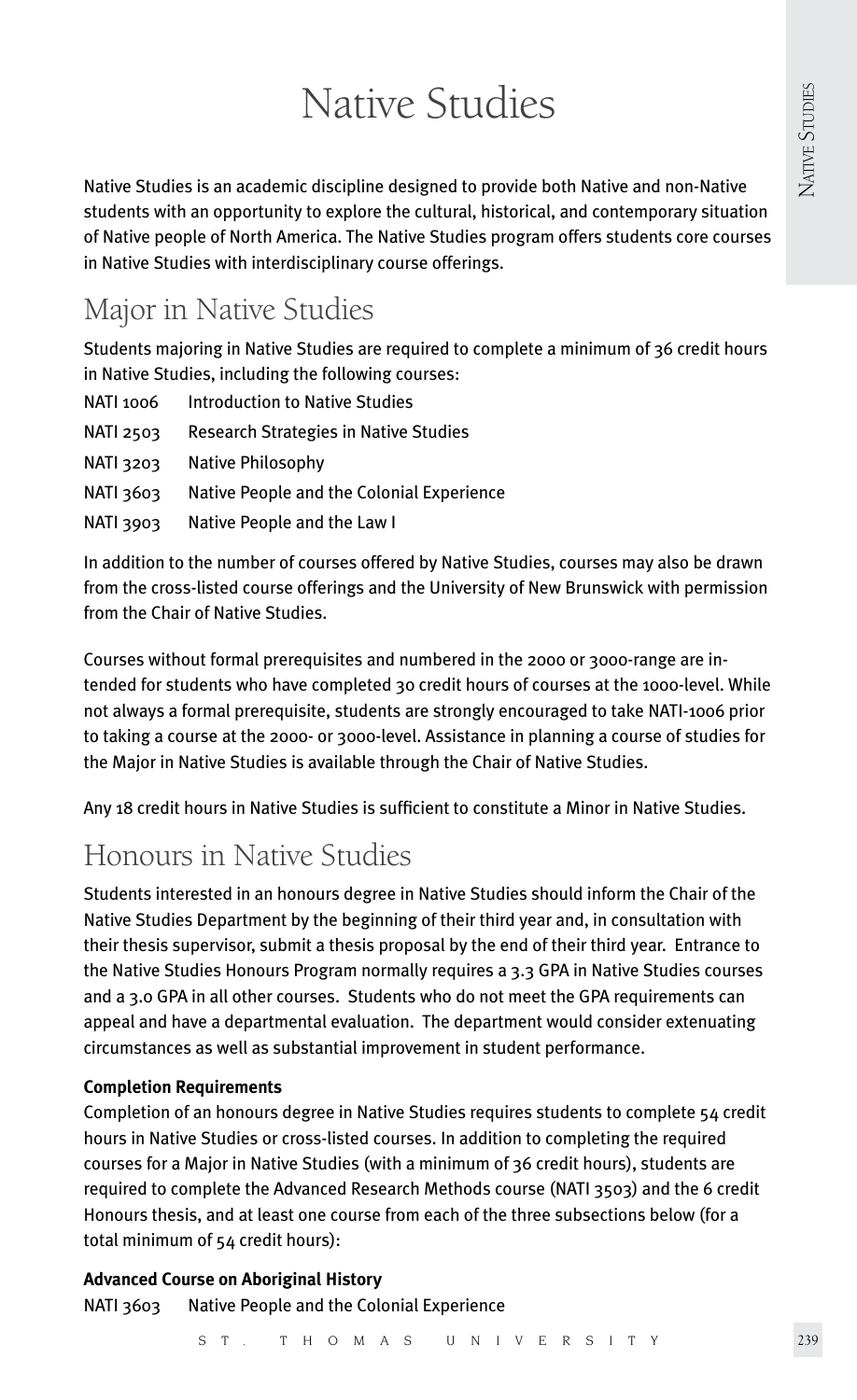- NATI 3633 Maliseet/Passamaquoddy History
- NATI 3643 Mi'kmaq History
- NATI 3943 Métis Issues
- NATI 4623 The Archaeology of First Nations History in Canada: Theory

#### **Advanced Course on Law and Regulation**

- NATI 3713 Are Aboriginal People Human? 'Human' and 'Aboriginal' Rights
- NATI 3913 Native People and the Law II
- NATI 3923 Aboriginal Rights: The Land Question
- NATI 3933 Aboriginal Peoples and International Law

# **Advanced Course on Social and Health Sciences**

| NATI 3623 | Native Education and Colonization |
|-----------|-----------------------------------|
|-----------|-----------------------------------|

- NATI 3843 Suicide and Indigenous Peoples
- NATI 3853 Alcohol, Drugs, and Indigenous Peoples
- NATI 3863 Indian Public Health
- NATI 3873 Introduction to Indigenous/Cultural Psychology

In exceptional circumstances, NATI 4503, a three-credit independent study course can be taken in place of one of the above required courses.

#### **NATI-4503. Independent Study**

This is a third- or fourth-year course of study under the supervision of a member of the faculty of Native Studies. It is arranged with the consent of the Chair of the Department and in consultation with the professor.

# **NATI-4996. Honours Thesis**

Students are required to complete a thesis proposal preferably by the end of their third year. By the beginning of the second semester of their third year, students should choose a member of the NATI faculty to be their advisor for writing the honours proposals. Advisors will guide the students through the process of developing a workable thesis and building annotated bibliographies on the relevant topics. Students will be asked to formally present their thesis to the Native Studies faculty for discussion and feedback.

#### Courses

# **NATI-1006. Introduction to Native Studies**

A survey course that introduces students to the discipline of Native Studies. Its purpose is to increase the student's understanding and sensitivity towards the past and present experience of Native peoples. Using both oral and written records, the course will examine pre-contact history and culture, the influences of colonialism in the post-contact era, and contemporary issues.

#### **NATI-1103. Beginning Mi'kmaq**

This course is designed for students with little or no knowledge of the language. The aims are listening comprehension and basic oral expression.

# **NATI-1113. Beginning Maliseet/Passamaquoddy I**

This course is designed for students with little or no knowledge of the language. The aims are listening comprehension and basic oral expression.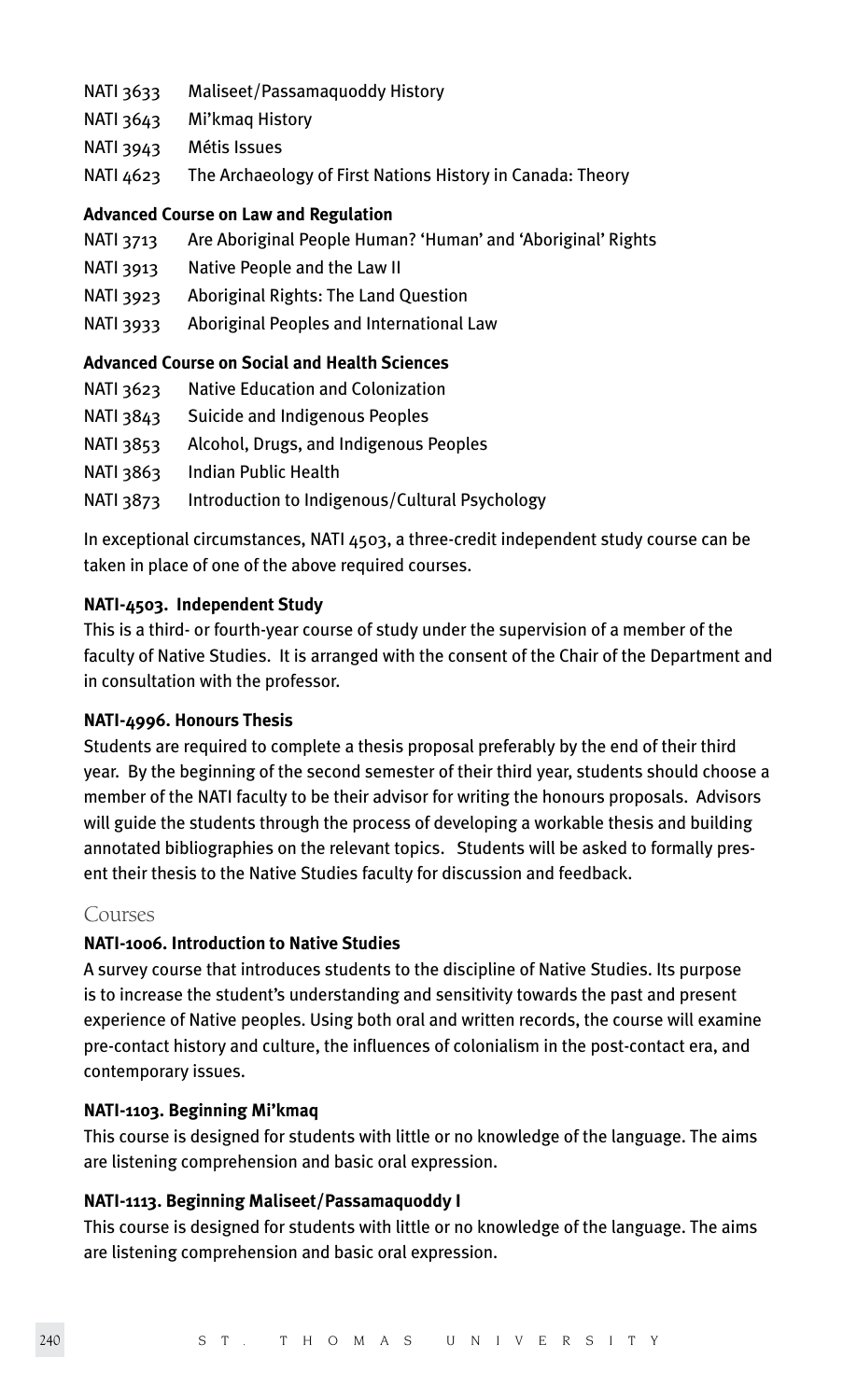# **NATI-1123. Beginning Maliseet/Passamaquoddy II**

This course is intended to follow Beginning Maliseet/Passamaquoddy I (NATI 1113) in an intensive language program. Taught primarily without the use of English or writing, it will build on grammatical patterns learned in Part I of this course through drill, practical applications and the introduction of new verbs and nouns. The goal of the course is to enhance listening comprehension and basic oral expression. Prerequisite: NATI 1113 Beginning Maliseet/ Passamaquoddy I.

# **NATI-1133. Maliseet/Passamaquoddy for Early Childhood**

This course is designed for non-fluent parents of infants and young children in an intensive language learning program. It will focus on basic conversation in speaking about infants and to toddlers to age five. Pre-requisite: NATI 1113 Beginning Maliseet/ Passamaquoddy I.

# **NATI-1123. Beginning Maliseet/Passamaquoddy II**

This course is intended to follow NATI-1113 Beginning Maliseet/Passamaquoddy I in an intensive language program. Taught primarily without the use of English or writing, it will build on grammatical patterns learned in Part I of this course through drill, practical applications and the introduction of new verbs and nouns. The goal of the course is to enhance listening comprehension and basic oral expression. Prerequisite: NATI-1113 Beginning Maliseet/ Passamaquoddy I. (Intended for students at St. Mary's, and is not eligible as elective for students doing a Minor, Major, or Honours in Native Studies.)

# **NATI-1133. Maliseet/Passamaquoddy for Early Childhood**

This course is designed for non-fluent parents of infants and young children in an intensive language learning program. It will focus on basic conversation in speaking about infants and to toddlers to age five. Pre-requisite: NATI-1113 Beginning Maliseet/ Passamaquoddy I.

# **NATI-1143. Maliseet/Passamaquoddy for the Pre-School Classroom**

This course is designed for parents and teachers of pre-schoolers. It will focus on vocabulary for the pre-school classroom. Pre-requisite: Fluency in Maliseet/Passamaquoddy, or NATI-1133. Maliseet/Passamaquoddy for Early Childhood,

# **NATI-2103. Intermediate Mi'kmaq**

This course is designed to facilitate communication in Mi'kmaq at a functional level. It focuses on listening and speaking skills through basic conversation, and the study of grammar, phonics, structure, vocabulary, and word formation. Prerequisite NATI 1103, Beginning Mi'kmaq.

# **NATI-2113. Intermediate Maliseet I**

This course is designed to facilitate communication in Maliseet at a functional level. It focuses on listening and speaking skills through basic conversation, and the study of grammar, phonics, structure, vocabulary, and word formation. Prerequisite NATI 1113, Beginning Maliseet.

# **NATI-2123. Intermediate Maliseet II**

This course is intended primarily for students in an intensive language learning program. Whereas Intermediate Maliseet I focuses on Dual subjects in Transitive and Intransitive forms, this class will provide practice with those dual forms and introduce "I-you" and "You-me" verbs plus Past Tense and Future Tense in Dual forms. Pre-requisite NATI-2113, Intermediate Maliseet I.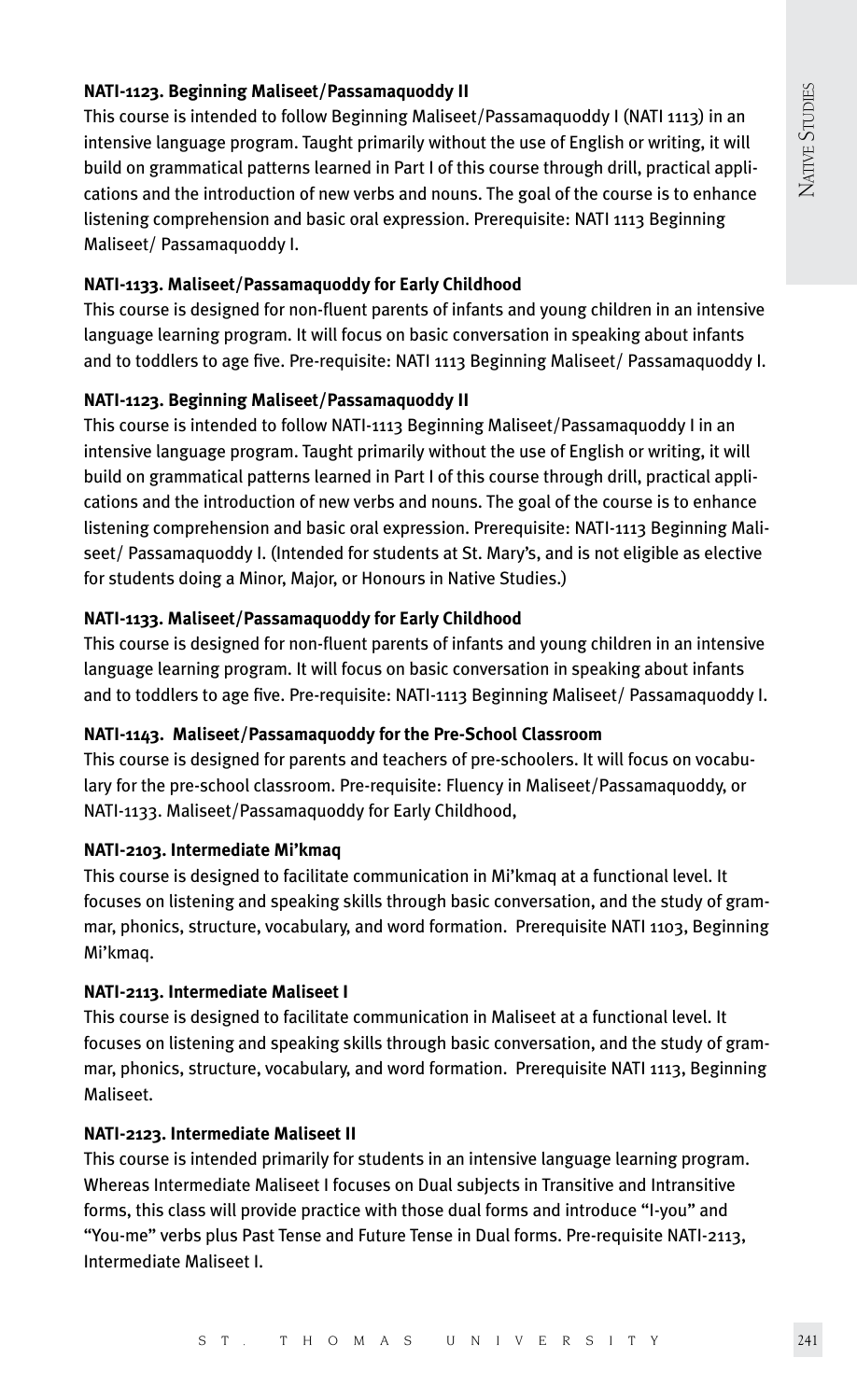#### **NATI-2203. First Nations Arts and Sciences**

This course focuses on the relationship between science, art, environment, and material forms of life as practiced by various First Nations. It will examine especially the science involved in the arts of stone, wood, and leather-work for the production of tools, food, clothing, shelter, and canoes. Prerequisite Introduction to Native Studies, NATI 1006.

#### **NATI-2213. Native Literature**

This course introduces students to a broad range of Native literature and Native oral traditions written and translated into English. Works by Native people of diverse First Nations will be carefully studied and critically evaluated. By focusing on a variety of approaches to creative expression, students will be able to develop an informed understanding of, and appreciation for, the intrinsic value of Native oral and literary traditions.

# **NATI-2233. Natural Resources and First Nations of The Maritimes**

This course will survey archaeological and historical records for traditional economic activities, and focus on the practices and philosophies integral to First Nations forms of life in the Maritimes. It will address the historical political and social factors that have impacted on those practices, including colonialism, immigration, education, industrialization, capitalism, regulation, and environmental degradation. It will also consider the struggles of First Nations in this region to maintain and/or reclaim access to traditional lands and resources. Prerequisite: NATI 1006, Introduction to Native Studies.

#### **NATI-2303. Science, Ethics and Native People**

This course is designed to introduce students to ethical issues that arise between the sciences (both social and physical) and indigenous peoples. Anthropology, education, psychology, archaeology, medicine, biology, and other disciplines follow lines of inquiry that impact indigenous peoples, and their theories, methods, interpretations, and interests are examined in relation to ethical considerations. We emphasize the concerns and point of view of Native people. The course may include issues of exhumation and public display of skeletal remains and sacred objects, control over access to information, the political relevance of research and its role in land claims, the ethics of assessment and drawing conclusions about the "nature" of indigenous peoples, and other topics.

# **NATI-2503. Research Strategies in Native Studies**

Surveys various research strategies from Anthropology and Sociology and assesses their applicability to, and compatibility with, Native Studies. Considers special protocol and ethical questions in research on Native peoples. Prerequisite: NATI 1006 or by special permission of instructor.

#### **NATI-2603. Roles of Native Women**

This course looks at the traditional role of Native women within Native societies, and how that role has changed over time. It will examine the oppression that Native women have experienced, their responses to it, and the political, economic, social, and spiritual roles they have played both in their own struggles for liberation and in the struggles of their people. Will also look at the lives and voices of prominent Native women, and consider the development of Native women's organizations and the influences of feminism.

#### **NATI-3103. Conversational Mi'kmaq**

This course emphasizes fluency using all forms taught in Intermediate Mi'kmaq. Class will be conducted as an immersion class, and oral traditions of storytelling and public speaking will be featured. Prerequisite: Intermediate Mi'kmaq NATI 2103 or basic fluency in Mi'kmaq.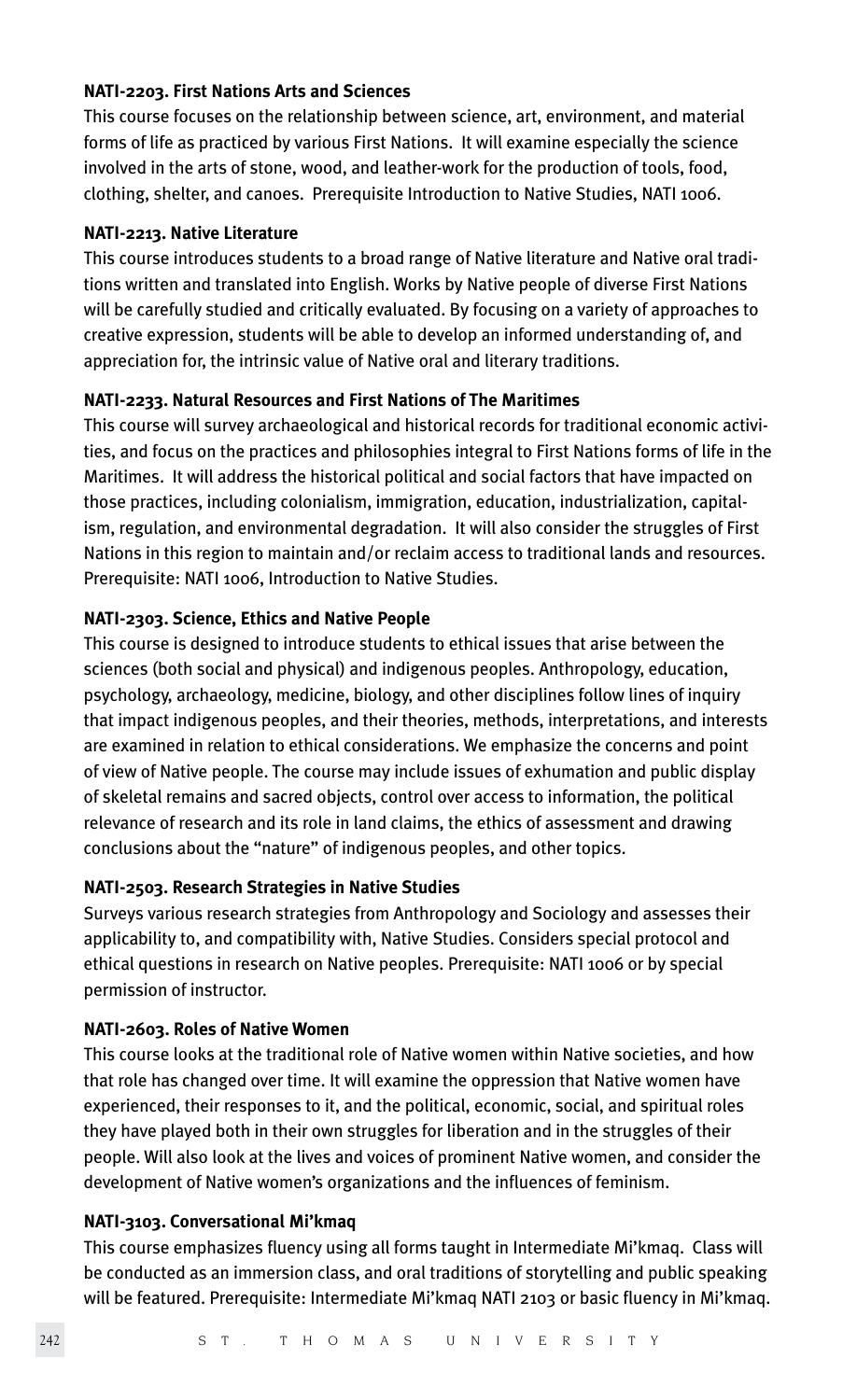# **NATI-3113. Conversational Maliseet/Passamaquoddy**

This course emphasizes fluency using all forms taught in Intermediate Mi?kmaq. Class will be conducted as an immersion class, and oral traditions of storytelling and public speaking will be featured. Prerequisite: Intermediate Maliseet NATI 2113 or basic fluency in Maliseet.

#### **NATI-3203. Native Philosophy**

This course examines Native cosmologies (world views) and ways of thinking, feeling, and knowing as the foundation of indigenous spiritual, political, social, and economic systems. Defines the continuing existence and vitality of traditional Native philosophy and traces its influence on Western knowledge. Prerequisite: NATI 1006 or by permission of instructor.

# **NATI-3223. Native Environmental Ethics and Ecology**

Examines traditional and contemporary environmental values and practices of Indigenous peoples in North America. Considers the impact of Western values, practices, and ecological theories on Indigenous peoples and their environments. Particular attention will be given to the ways in which traditional environmental ethics remain viable in contemporary societies.

# **NATI-3313. Contemporary Issues in Native/Non-Native Relations**

The course will examine social, political, and legal issues in the relations between Aboriginal and Immigrant societies in North America. Discussion will include theoretical approaches and the conflict between theory and reality.

# **NATI-3403. Special Topics**

This course is directed primarily at upper-level students majoring in Native Studies, and other students seeking to understand and work with Native communities. The specific topic of the course will vary from year to year. Topics such as Native Systems of Law, Oral Traditions, Racism, and Native Health Care may be the focus in any particular year. Students will be expected to do library and/or field research, and to present and defend the results of their study in class.

# **NATI-3416. Topics in Native Studies**

This course is directed primarily at upper-level students majoring in Native Studies, and other students seeking to understand and work with Native communities. The specific topic of the course will vary from year to year. Topics such as Native Systems of Law, Oral Traditions, Racism, and Native Health Care may be the focus in any particular year. Students will be expected to do library and/or field research, and to present and defend the results of their study in class.

# **NATI-3446. Topics in Native Studies**

This course is directed primarily at upper-level students majoring in Native Studies, and other students seeking to understand and work with Native communities. The specific topic of the course will vary from year to year. Topics such as Native Systems of Law, Oral Traditions, Racism, and Native Health Care may be the focus in any particular year. Students will be expected to do library and/or field research, and to present and defend the results of their study in class.

# **NATI-3503. Advanced Research Strategies in Native Studies**

This course will examine advanced research methods of particular use in research with indigenous populations. Both qualitative and quantitative methods will be covered, although one or the other may be emphasized in any particular semester. Prerequisite: NATI 2503 Research Strategies in Native Studies.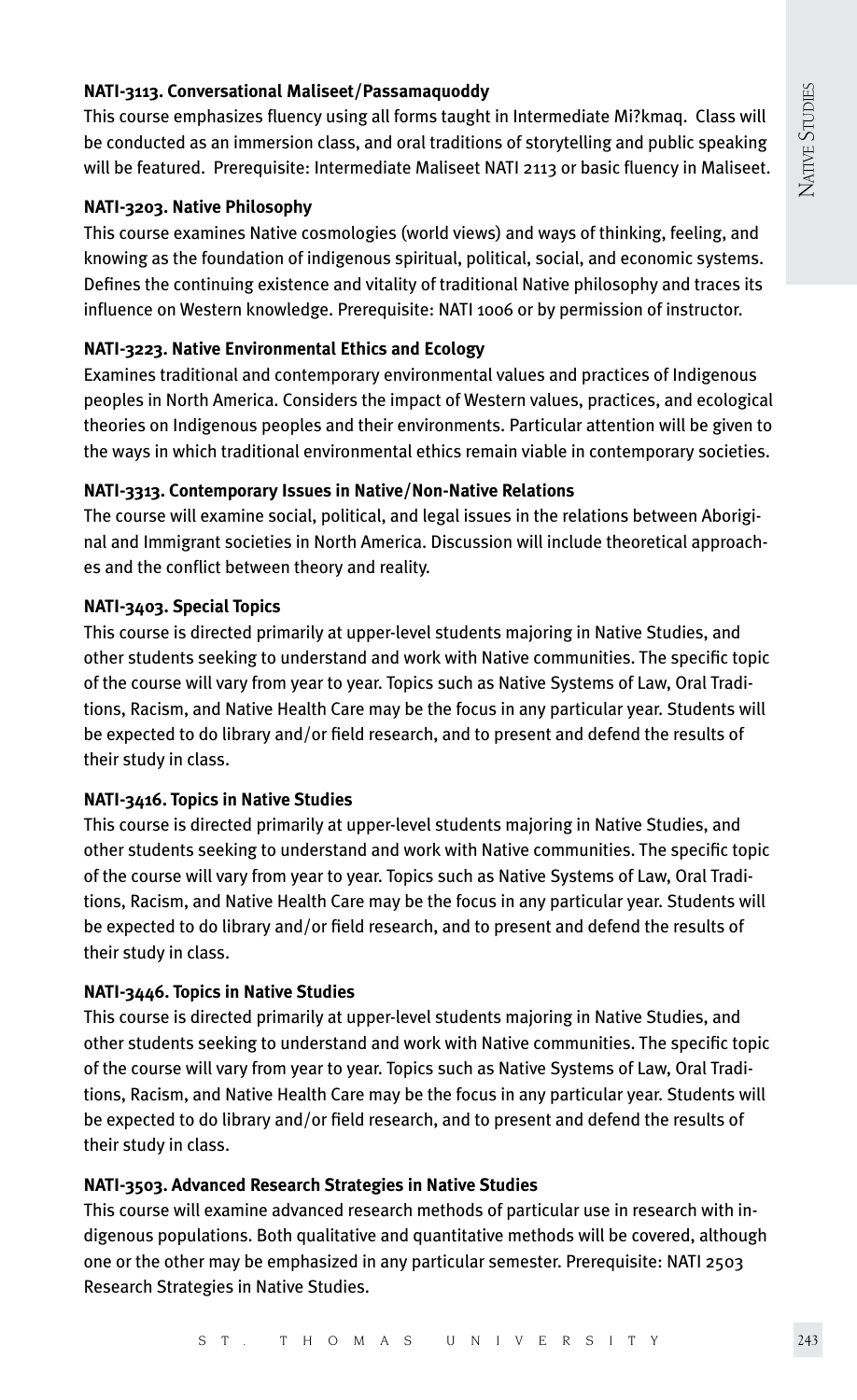#### **NATI-3603. Native People and the Colonial Experience**

This course will look at colonialism as a strategy of imperialism and as a model for understanding North American Native history. Different types of colonialism will be explored, i.e. classic, internal, and neocolonialism, and an emphasis will be placed on the history and continuing impact of colonialism on Indigenous peoples and cultures of North America. The course will also analyze Christian missions, the fur trade, and colonial government policies, as well as exploitation, racism, war, indoctrination, genocide, and cultural appropriation as manifestations of colonialism. Responses to colonialism, including resistance and decolonization, will also be considered. Prerequisite: NATI 1006.

#### **NATI-3613. Native Resistance and Liberation**

Focuses on the many historical and contemporary forms of Native resistance to colonization, including violent and non-violent resistance, revitalization movements, and self-determination. Explores liberation theory and its roots in colonial oppression. Analyzes historical and contemporary resistance movements such as the Ghost Dance Movement, the Riel Rebellion, the fish-ins, the confrontations at Wounded Knee and Oka, and the movement for decolonization through self-determination. Prerequisite: NATI 3603 or by special permission of the instructor.

# **NATI-3623. Native Education and Colonization**

This course will examine traditional forms and philosophies of education in Native societies, and the changes that have occurred since contact and colonization. It will also examine the formal education of Natives by the immigrant society as indoctrination for civilization and assimilation. It will look closely at residential and day schools in Canada and the United States and the effect they have had on contemporary Native societies and cultures. Special attention will be given to the relationship between education and cultural survival, and the importance for Native people to reclaim and control the education of their children. Prerequisite: NATI 3603 or permission of the instructor.

#### **NATI-3633. Maliseet/Passamaquoddy History**

This course will explore the cultural, social, and political past of the Maliseet/Passamaquoddy People through archaeological, oral, visual, and material documentation, as well as primary and secondary written sources. Particular emphasis will be placed on understanding the Maliseet form of life and how it has been affected by colonization. Class will also study how the perspective of different writers influences what gets recorded and taught as history. An important theme of the course will be the relevance of the past to the present. Class will consist of lectures and discussions with occasional films and special speakers. Prerequisite: NATI 1006, Introduction to Native Studies.

#### **NATI-3643. Mi'kmaq History**

This course will explore the cultural, social, and political past of the Mi?kmaq People through archaeological, oral, visual, and material documentation, as well as primary and secondary written sources. Particular emphasis will be placed on understanding the Mi?kmaq form of life and how it has been affected by colonization. Class will also study how the perspective of different writers influences what gets recorded and taught as history. An important theme of the course will be the relevance of the past to the present. Class will consist of lectures and discussions with occasional films and speakers. Prerequisite: NATI 1006, Introduction to Native Studies.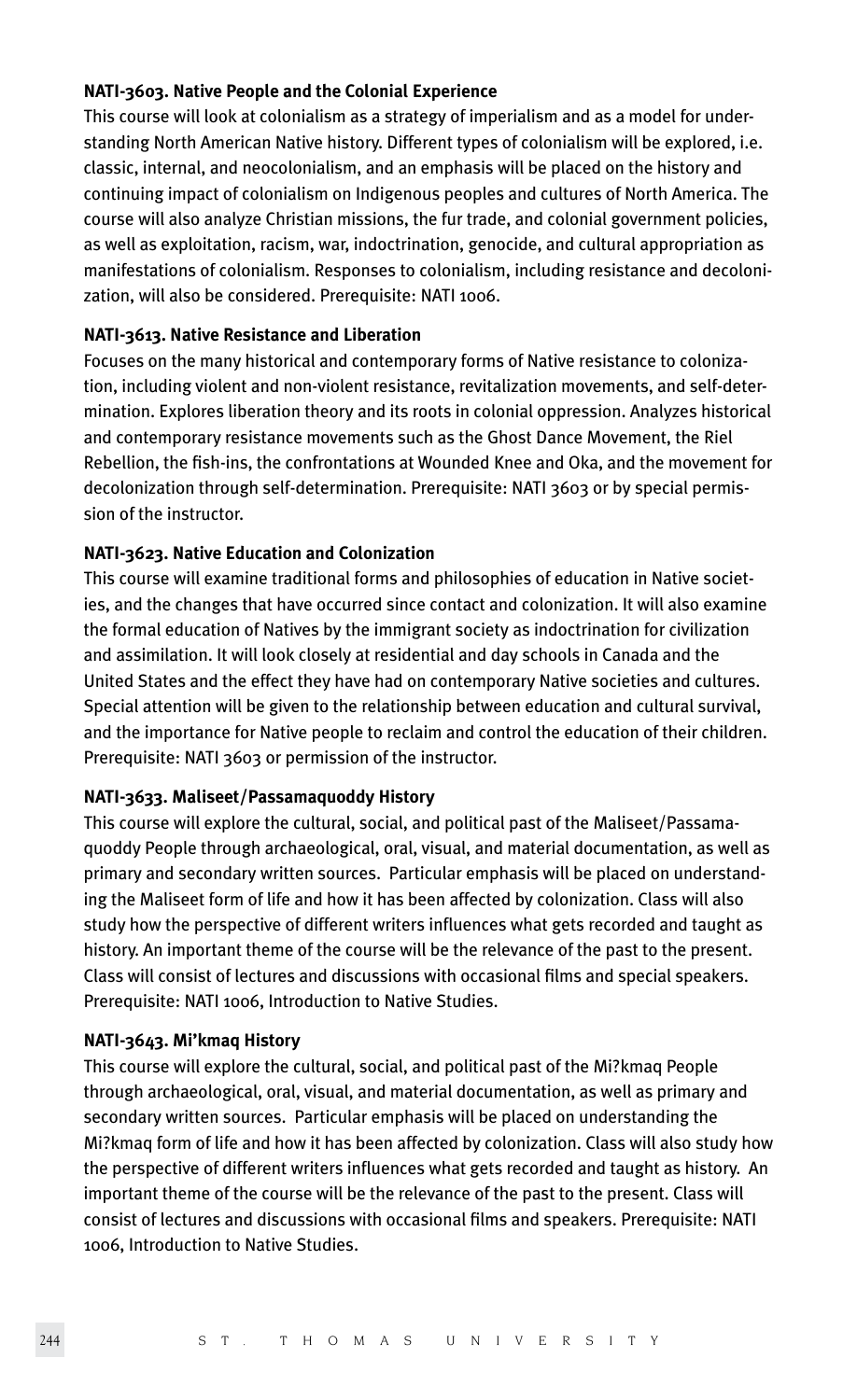# **NATI-3703. Indigenous and Western Economics and the Idea of Development**

Examines indigenous economic cultures and the impact of western economic culture on traditional social organization and values. Looks closely at the fur trade, capitalism, industry, technology, and their effects on environment and indigenous cultures. Analyzes the development of dependency and the idea of economic development. Alternatives in which Native economic values provide the basis for viable economic endeavours will be considered.

# **NATI-3713.Are Aboriginal People Human? Are Aboriginal People Human? Human and aboriginal Rights**

The goal of this course is to conceptualize the fundamental justifications for human rights and contrast those with Aboriginal rights. Some relevant questions that this course will explore are: Why do Aboriginal peoples need a different class of rights? Are Aboriginal rights theorized in an equitable manner? What processes are served by conceiving and executing Aboriginal rights as we see them today? What attributes do Aboriginal peoples lack which makes them not fully human?

# **NATI-3803. Indigenous Cultures and Immigrant Ethnic Minorities**

This course examines the different situations and conditions of Indigenous cultures and immigrant ethnic minorities in Canada and the treatment of each by different levels of government. Special attention is given to attitudes, perceptions, and the idea of multiculturalism. Emphasizes the importance of power variables in the examination of immigrant and Indigenous relations in Canadian society. Also examines how immigrant ethnic minorities often form coalitions becoming the dominant culture subordinating Indigenous cultures. Prerequisite: NATI 1006 or SOCI 1006.

# **NATI-3813. Native Cultural Identity and Cultural Survival**

Considers cultural identity and survival within the context of inequality (power, wealth and status). Focuses on the ways in which Native language, group solidarity and community offer cultural completeness, acting as barriers to assimilation. Historic and contemporary Native cultures are presented as dynamic and flexible. Prerequisite NATI 1006 or SOCI 1006.

# **NATI-3823. Native Peoples and the Canadian Form of Racism**

The indigenous peoples of Canada are often included as an afterthought in academic works on racism, which tend to focus on Black-White relations. However, rather than being marginal to understanding the issues of race and racism, the early encounters between European and Native Americans are central to its proper understanding. The issues which arose from Columbus' explorations remain as central to understanding modern racism as they were to the creation of racist ideology in the first place, and the treatment of indigenous peoples in Canada today is shown to be a direct intellectual descendent of the material need to deny the humanity of other human beings.

# **NATI-3843. Suicide and Indigenous Peoples**

Suicide is, and has been for nobody knows how long, rampant in indigenous populations in Canada. Despite well-publicized projects targeting specific communities, none of the interventions have been able to demonstrate any positive effect; if anything, the problem continues to worsen. We examine critically the field of Suicidology as it applies to the Native Peoples of Canada and suggest reasons why efforts to prevent suicide have not paid off. We also explore different kinds of interventions that may be more successful.

# **NATI-3853. Alcohol, Drugs, and Indigenous Peoples**

This course provides an introduction to issues of alcohol and drug use/abuse in indigenous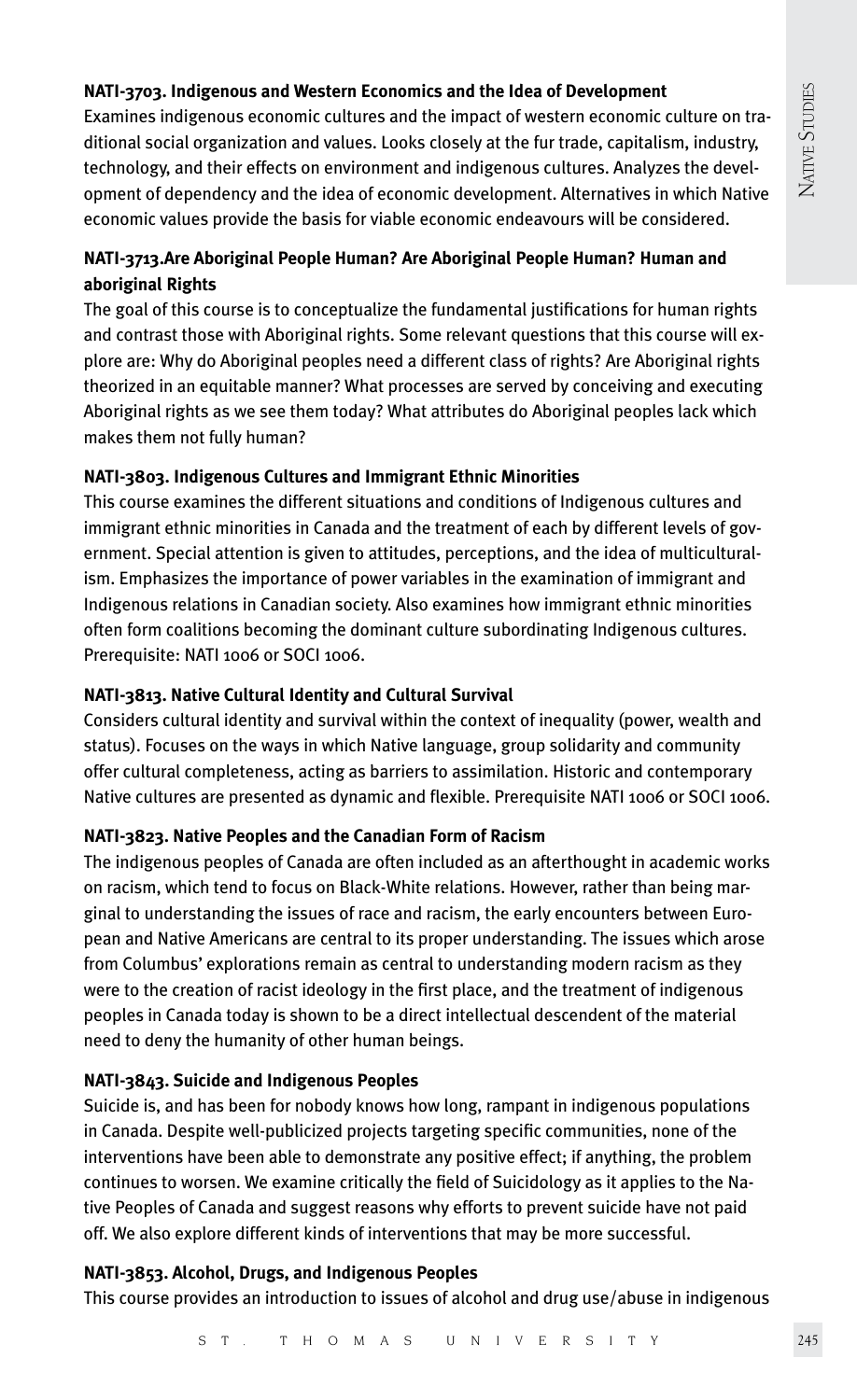communities (concentrating on Canada for the most part, but including reference to such issues in other indigenous communities worldwide). Traditional uses of substances which alter consciousness are reviewed, as well as the role that the introduction of unfamiliar psychoactive substances played in European expansionism and colonialism. Modern models of addiction and programs for recovery are critically examined and placed within the context of creating a continuing marginalization of indigenous cultures by dominating ones.

# **NATI-3863. Indian Public Health**

Health statistics show Native Peoples in Canada as public health disasters: high rates of diabetes, tuberculosis, cancer, suicide, AIDS, etc. are regularly reported. Standard accounts typically find a way of attributing the problems to Indians themselves (e.g., genetic explanations or lifestyle choices). We critically examine the methodologically-individualistic biases of standard accounts of Indian ill-heath and place Native public health issues in an historical and materialist framework instead. Alternative forms of interventions are also considered.

# **NATI-3873. Introduction to Indigenous/Cultural Psychology**

While psychology has an important place in examining and understanding issues of the modern world, it has long been shown to be founded upon certain ideological presumptions that make it inapplicable to and inappropriate for work with indigenous peoples. A different formulation of psychology, which predated the current form but which was abandoned for no substantial reason, has in recent years been offered as a replacement, or at least an alternative, for the current model. We examine this formulation and apply it to psychology issues arising in indigenous peoples/communities of Canada, and show how this re-conceptualization gives rise to substantively different approaches to addressing those issues.

# **NATI-3903. Native People and the Law I**

The Evolution of the Indian Act - a legal history of the legal-political relationship between Native peoples and Europeans from early contact times to the British North America Act. An analysis of the Indian Act as a document of protection/assimilation in Canadian Government policy.

# **NATI-3913. Native People and the Law II**

An analysis of court decisions affecting questions of the status of Native peoples, Aboriginal rights, family law, treaty rights, and social relations in Canada and the United States. Prerequisite: NATI 3903.

# **NATI-3923. Aboriginal Rights: The Land Question**

This course will examine the concept of Aboriginal rights pertaining to land entitlement in Canada and the United States. It will include case studies focusing on the Maritimes, Quebec, MacKenzie Valley, British Columbia, Alaska, and Maine.

# **NATI-3933. Aboriginal Peoples and International Law**

The goal of this course is to familiarize the student with international legal norms and instruments as they relate to Aboriginal peoples. Various United Nations instruments will be studied. As well, this course will look at the history and law of various locations outside Canada such as: Africa, India, Australia, New Zealand, the United States of America, Norway, central and south America and southeast asia. This course is designed as an upper year survey course.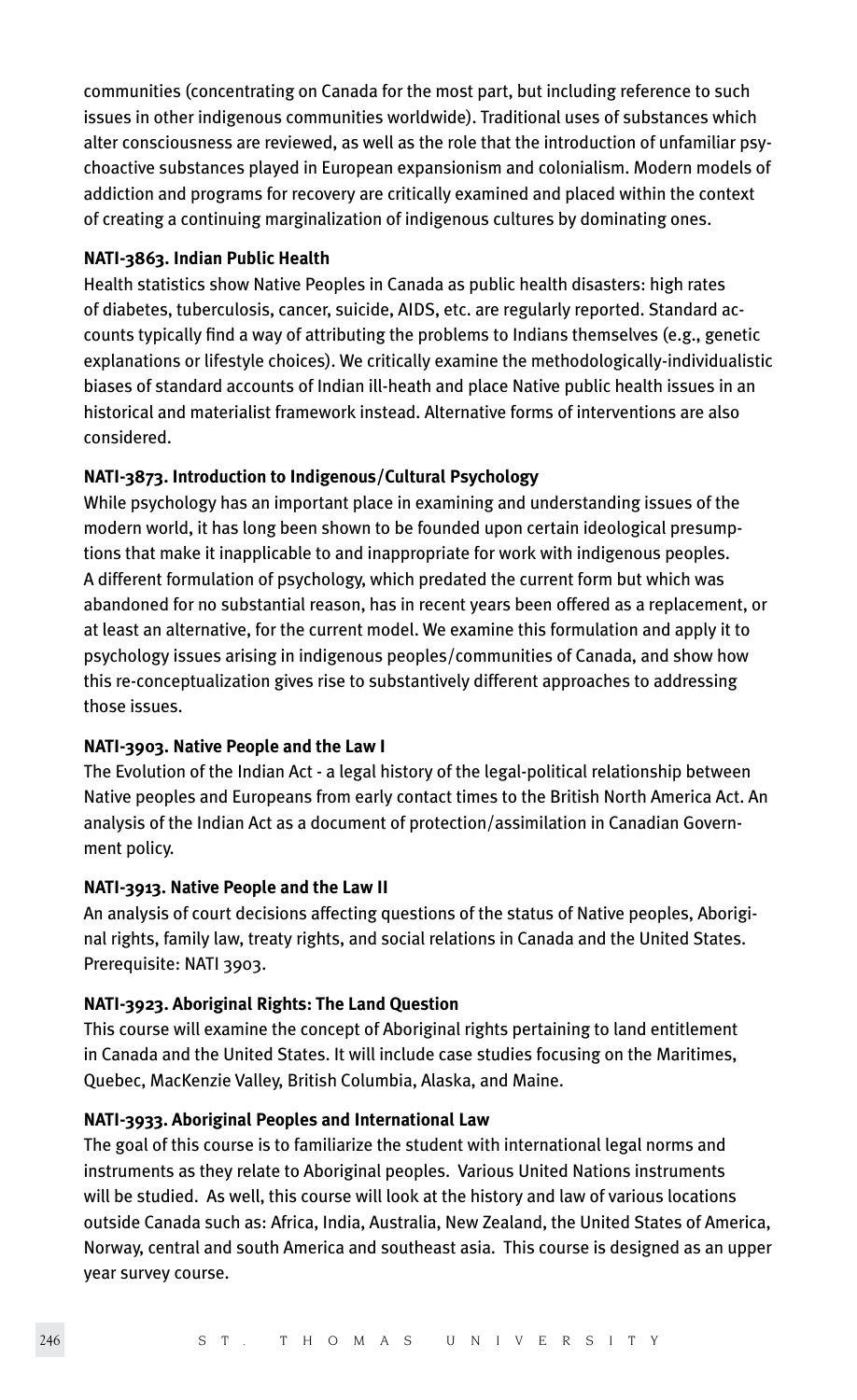# **NATI-3943. Métis Issues**

The goal of this course is to familiarize the student with the Métis people of western Canada. Other "mixed blood" or dual-culture populations will be studied for comparative value. The course will give a historical background on the creation of the Métis Nation and the corresponding political and legal struggles of the Métis People. The Métis were a key player in the expansion of the Canadian state into what is now western Canada. We will examine the benefits and drawbacks that the Métis have experienced in their interaction with the Canadian state.

# **NATI-4006. Structure of Native Languages**

This course examines the structure of Mi'kmaq and Maliseet from a linguistic and literary perspective. What are the significant features of these languages, and how do they determine the unique cultural outlook of those who speak them? Students explore the structure of Mi'kmaq and Maliseet and examine the differences between these languages and English. The course will also look at problems of translation, and the criteria and methods for the production of texts and other materials in Native language. Prerequisite: permission of the instructor. Consideration will be given to the student's level of competence in speaking and understanding the Mi'kmaq or Maliseet language.

# **NATI-4173. Methods in Immersion Teaching II**

This course focuses on approaches to teaching in an immersion setting for adults and students over the age of 9. It will address goals of comprehension, speaking, reading and writing in classrooms or outdoor programs and consider appropriate measurement tools. A particular focus of this course will be strategies for maintaining the target language as the medium of instruction in major subject areas. Pre-requisite: NATI-4123 Methods in Immersion Teaching I or by special permission.

# **NATI-4253. Advanced Maliseet/Passamaquoddy**

This course focuses on the grammatical patterns and processes in the Maliseet/Passamaquoddy language, and how they are put into use in comprehension and conversation. Pitch accent and advanced verb forms such as relative, subordinative, inverse, indefinite subject, conjunct and obviation will be considered. Prerequisites: Either NATI 2113 Intermediate Maliseet/Passamaquoddy, or NATI 3113 Conversational Maliseet, or the equivalent.

# **NATI-4323. Phonology in the Target Language II**

This course is intended primarily for students in an intensive language learning program. It will provide practical experience with elements of Phonology in the Target Language I, with special emphasis on reading and writing. Pre-requisite: NATI-4223 Phonology in the Target Language I.

# **NATI-4506. Independent Study**

This is a third- or fourth-year course of study under the supervision of a member of the faculty of Native Studies. It is arranged with the consent of the Chair of the Department and in consultation with the professor. Enrolment is restricted to students who wish to pursue an area of special interest.

# **NATI-4623. The Archaeology of First Nations History In Canada: Theory**

This course is intended to examine First Nations historiography in early historical periods to Confederation and compare standard accounts with facts and perspectives that have been kept out of mainstream sources. The contributions of archaeology, cartography, oral history, and ethnohistory will be considered along with the issues of context, perspective and ethics,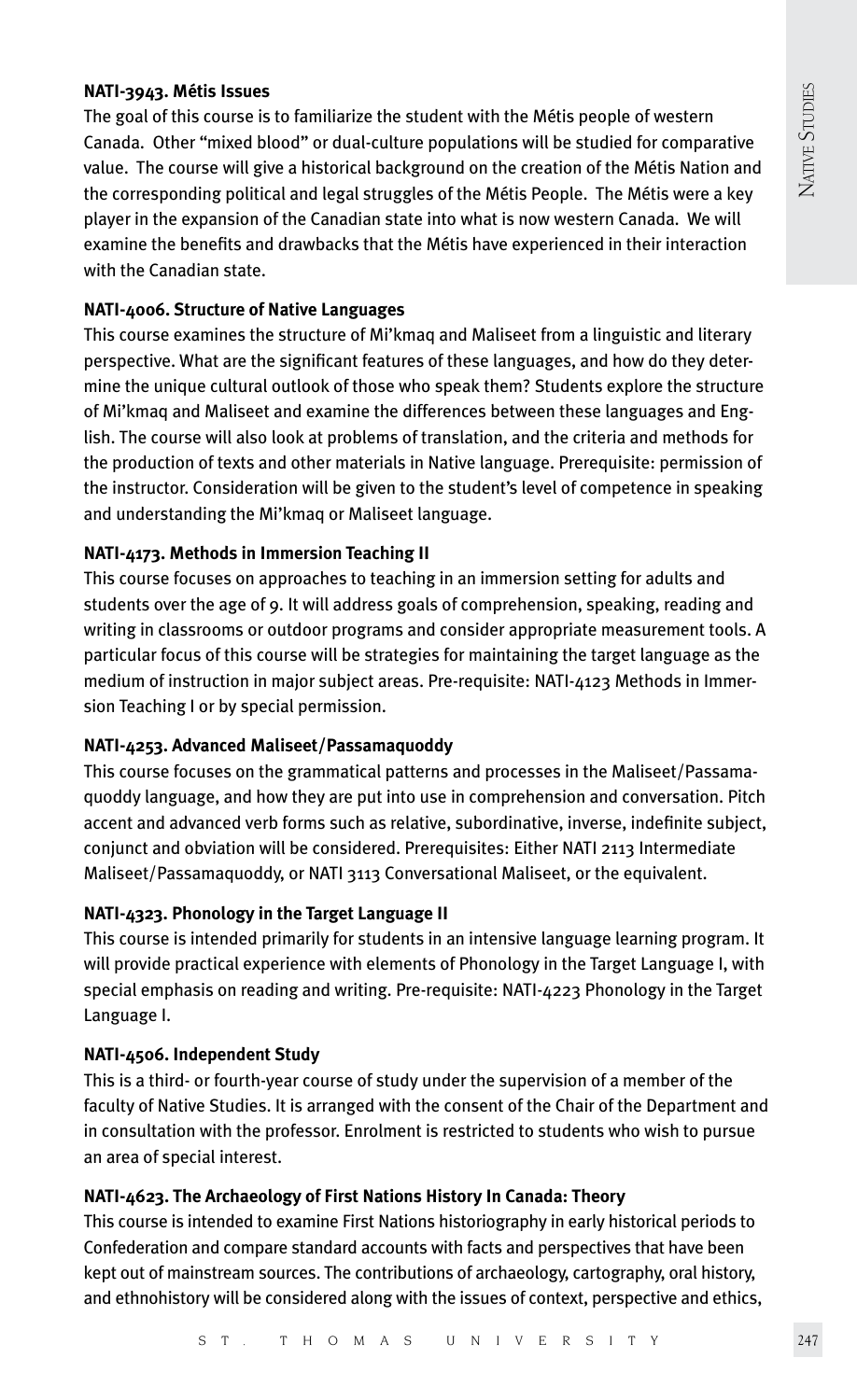in researching and writing First Nations history. Prerequisite: NATI 1006.

# **NATI-4633. The Archaeology of First Nations History In Canada: Practice**

This course is intended to follow NATI 4623 and focus on the period 1900 to the present. Students will be expected to research a particular topic within the context of Canadian history, identify what has been left out, and explicate why this is likely the case. Students will also learn to access and evaluate a broad variety of sources including archives, oral traditions, and internet sources. The goal will be to develop the capacity for evaluating and reinterpreting standard accounts, and for articulating new understandings. Prerequisite: NATI 4623.

# **NATI-4996. Honours Thesis**

Students are required to complete a thesis proposal preferably by the end of their third year. By the beginning of the second semester of their third year, students should choose a member of the NATI faculty to be their advisor for writing the honours proposals. Advisors will guide the students through the process of developing a workable thesis and building annotated bibliographies on the relevant topics. Students will be asked to formally present their thesis to the Native Studies faculty for discussion and feedback.

# Native Language Immersion Teaching Certificate Program

# **Introductory and Foundation Courses**

# **NATI-3473. Theory and Practice in Native Language Immersion Education**

This course analyzes the research of Drs. Tove Skutnabb-Kangas, Jim Cummins and others in language loss, first and second language learning, and immersion education. It focuses also on the strategies, experiences, and educational results of existing Native Language Immersion programs, particularly those of the Hawaiians, Maoris, Navajos, Mohawks, Okanagans, and Inuit. Fluency in Maliseet or Mi'kmaq is not required. Prerequisite: NATI 4123 Native Language Immersion Teaching, or by special permission.

# **NATI-4123. Introduction to Native Language Immersion Immersion Teaching I**

This introductory course in immersion teaching focuses on training fluent speakers of Mi'kmaq or Maliseet/Passamaquoddy to teach using their own language as the language of instruction. The course surveys research and practice in Native language immersion education and focuses on the development of culturally relevant curriculum and teaching materials for Mi'kmaq and Maliseet/ Passamaquoddy immersion classrooms. Includes also a linguistic component focusing on structures and concepts in each language. Fluency in Mi'kmaq or Maliseet/Passamaquoddy.

# **Skills Development Courses**

# **NATI-3453. Teaching Adult Immersion**

Using research in second-language acquisition, this course identifies specific immersion methods for teaching a Native language as a second language to adults. It emphasizes the oral approach for developing conversational fluency and considers means for assessing students, establishing appropriate goals, and evaluating learning in basic conversation. Fluency in Maliseet or Mi'kmaq is required. Prerequisite: NATI 4123 Native Language Immersion Teaching, or by special permission.

# **NATI-3463. Immersion for Kindergarten**

This course focuses on strategies for teaching all subject areas in the mother-tongue, particularly to children who come from English-speaking homes. It pays particular attention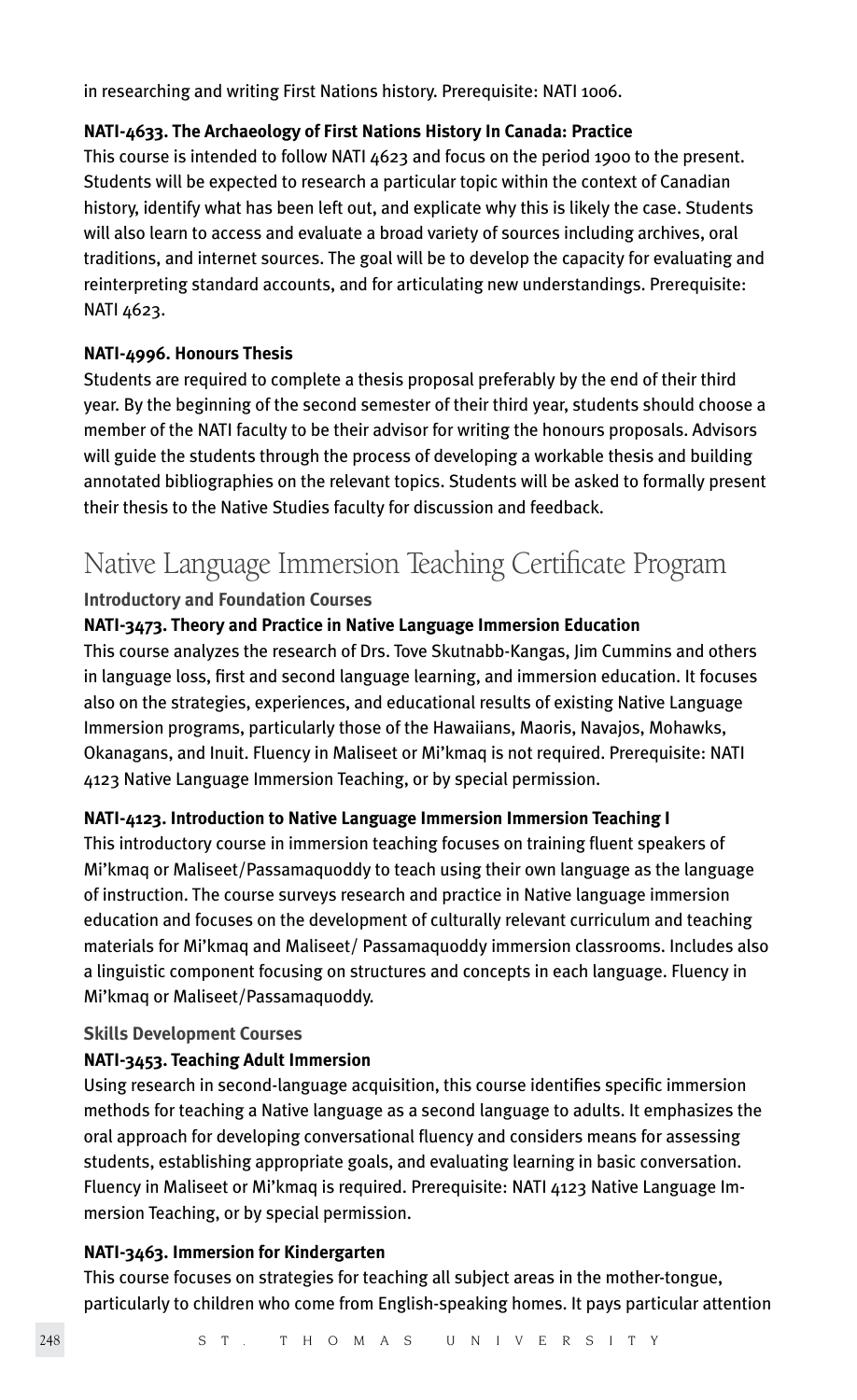to methods for achieving fluency, with special attention to teaching pre-primary literacy and numeracy skills. The course will also consider culturally appropriate teaching styles and curriculum planning, in relation to the physical, social, and emotional development of the kindergarten child. Prerequisite: NATI 4123 Native Language Immersion Teaching, or by special permission.

# **NATI-4133. Accelerated Methods for Teaching the Target Language in Core Programs (Immersion)**

This course, conducted entirely in the target language, is designed to provide language teachers with teaching methods designed for accelerated language acquisition in an immersion classroom. Its goal is teaching beginners to think and achieve proficiency in the language in a short time. Working with a small number of representative nouns and verbs, this teaching technique moves quickly from simple present indicative forms to complex conjunct forms. Prerequisite: NATI 3103. Conversational Mi'kmaq, or NATI 3113 Conversational Maliseet/ Passamaquoddy, or the equivalent, or fluency in the target language.

# **NATI-4143. Methods in Immersion Teaching I**

This course focuses on approaches to teaching in a full immersion setting for the daycare, nursery, and kindergarten levels, as well as the primary grades (Ages 2-8). It surveys standard teaching philosophies and methodologies for their relevance to the cultural, social, physical, and cognitive learning needs of young Aboriginal children. Considers goals and strategies for teaching both basic subject matter and Native language skills in comprehension, speaking, reading, and writing. Prerequisite: NATI 4123 Native Language Immersion Teaching, or by special permission.

# **NATI-4173. Methods in Immersion Teaching II**

This course focuses on approaches to teaching in an immersion setting for adults and students over the age of 9. It will address goals of comprehension, speaking, reading and writing in classrooms or outdoor programs and consider appropriate measurement tools. A particular focus of this course will be strategies for maintaining the target language as the medium of instruction in major subject areas. Pre-requisite: NATI 4123, Methods in Immersion Teaching I or by special permission.

# **NATI-4153. Curriculum Planning for the Immersion Classroom**

The focus of this course is curriculum design for classrooms using Mi'kmaq or Maliseet as the medium of instruction. Special attention will be given to principles in child development, first and second language learning, and current theory in curriculum development as it relates to the Native language immersion classroom. Students will gain experience using their own languages to build units and long-range plans that are both developmentally sound and culturally relevant. Prerequisite: Fluency in Maliseet or Mi'kmaq and NATI 4123 Native Language Immersion Teaching I or II, or by special permission.

# **NATI-4433. Practicum in Early Childhood or Adult Immersion**

This practicum in either an early childhood, kindergarten, or adult immersion classroom will allow the student to develop and practice skills learned in the immersion methods courses. Fluency in Maliseet or Mi'kmaq is essential. Prerequisite: Completion of twelve half-credit courses in the Native Language Immersion Teacher Training.

# **Linguistics Courses**

**NATI-4213. Morphology in the Target Language**

Morphology is the description of grammatical forms in a language. As such this course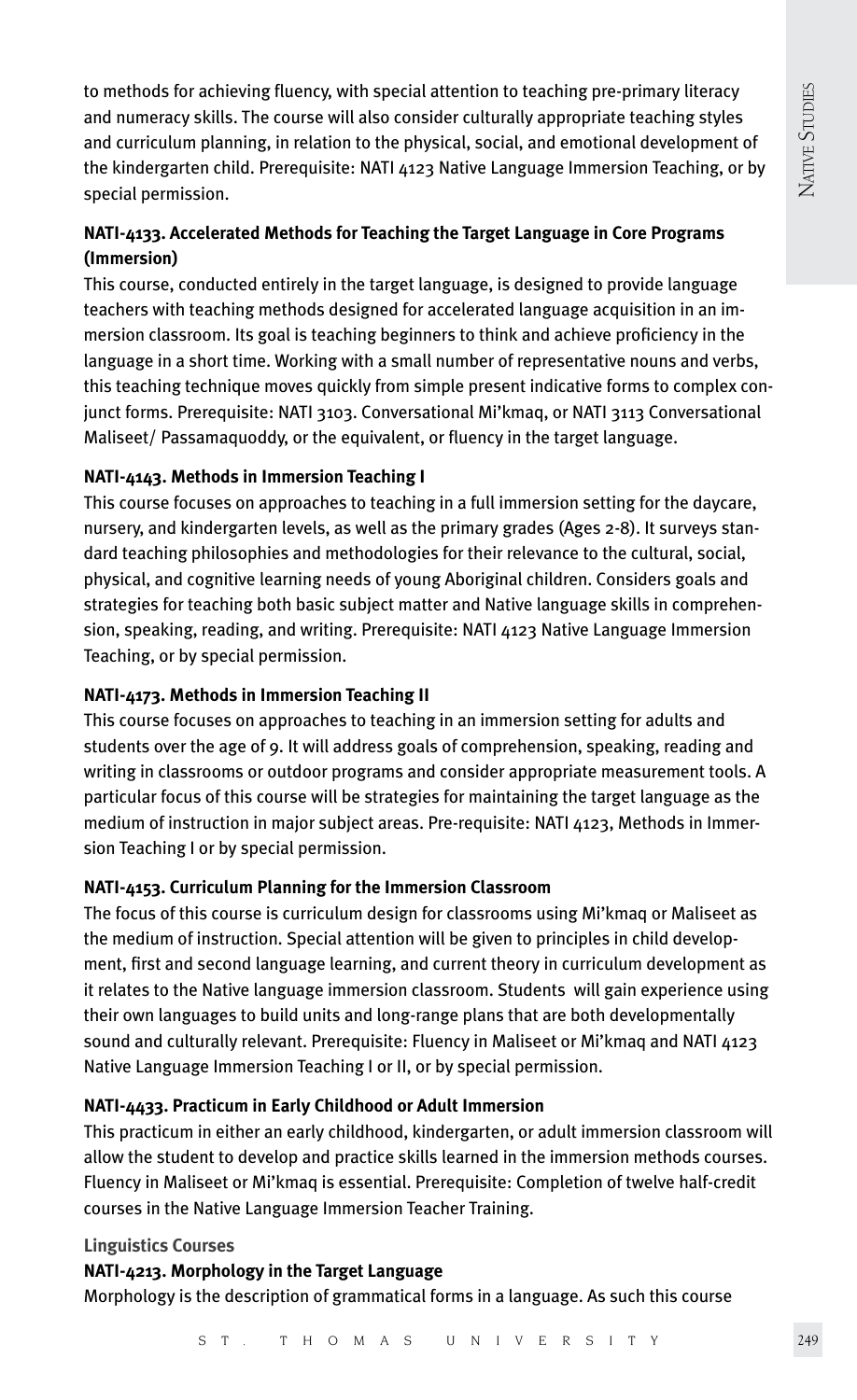studies the internal structure of words. It looks especially at the smallest units which have the ability to change meaning in a word, and defines the grammatical rules that apply. Prerequisite: NATI 2103, Intermediate Mi'kmaq, or NATI 2113, Intermediate Maliseet/Passamaquoddy, or the equivalent, or fluency in the language.

# **NATI-4223. Phonology in the Target Language I**

Phonology is the study of general phonetics in relation to the sound system of a language. Focusing on the target First Nation language it will consider the reproduction of sounds, particularly consonants and vowels, and study the various orthographies (writing systems) of the language. Prerequisite: NATI 2103, Intermediate Mi'kmaq, or NATI 2113, Intermediate Maliseet/Passamaquoddy or the equivalent, or fluency in the language.

# **NATI-4233. Verbs in the Target Language I**

This course will analyze verb stems, animate and inanimate, transitive and intransitive verbs, and additional structural elements including person, tense, singular, plural, negative and affirmative, in indicative, conjunct and imperative forms. Prerequisite: NATI 1103, Beginning Mi'kmaq, or NATI 1113, Beginning Maliseet/Passamaquoddy, or the equivalent, or fluency in the language.

# **NATI-4243. Phonology in the Target Language II**

This course is intended primarily for students in an intensive language learning program. It will provide practical experience with elements of Phonology in the Target Language I, with special emphasis on reading and writing. Pre-requisites are NATI 4223 Phonology in the Target Language I.

# **NATI-4263. Verbs in The Target Language II**

This course builds on knowledge of verb forms taught in NATI-4233 and introduces more complex forms such as the true plural, changed and unchanged conjunct, inverse forms, indefinite subject forms, absentative and dubitative preterit. Students will be asked to analyze existing texts in the language and develop their own texts using the various forms. Pre-requisites: NATI-4233. Verbs in the Target Language I or by special permission.

# **Immersion Courses**

# **NATI-4163. Language Arts in Preschool (Immersion)**

This course is designed to introduce teachers to methods for teaching non-fluent preschoolers in the medium of the target language. Using an activity centered orientation it focuses on fluency for children ages one to five in a progression based on the centrality of verbs in First Nations languages. Students will also learn how to incorporate fun and play into all aspects of their teaching. Prerequisite: Conversational Mi'kmaq, NATI 3123 or Conversational Maliseet/ Passamaquoddy, NATI 3103, or the equivalent, or fluency in the target language.

# **NATI-4243. Literature and Writing in the Target Language (Immersion)**

This course, conducted entirely in the target language, will survey and analyze published materials in the language focusing on representative samples from early historic documents and liturgical writings, to dictionaries, recorded oral traditions, and more contemporary documents, including children's literature and curriculum materials. Particular attention will be paid to content, orthographies, grammatical changes, and historical and contemporary uses for the texts. Students will also gain experience writing essays in the language. Prerequisite: NATI 3103. Conversational Mi'kmaq, or NATI 3113 Conversational Maliseet/Passamaquoddy, or the equivalent, or fluency in the target language.